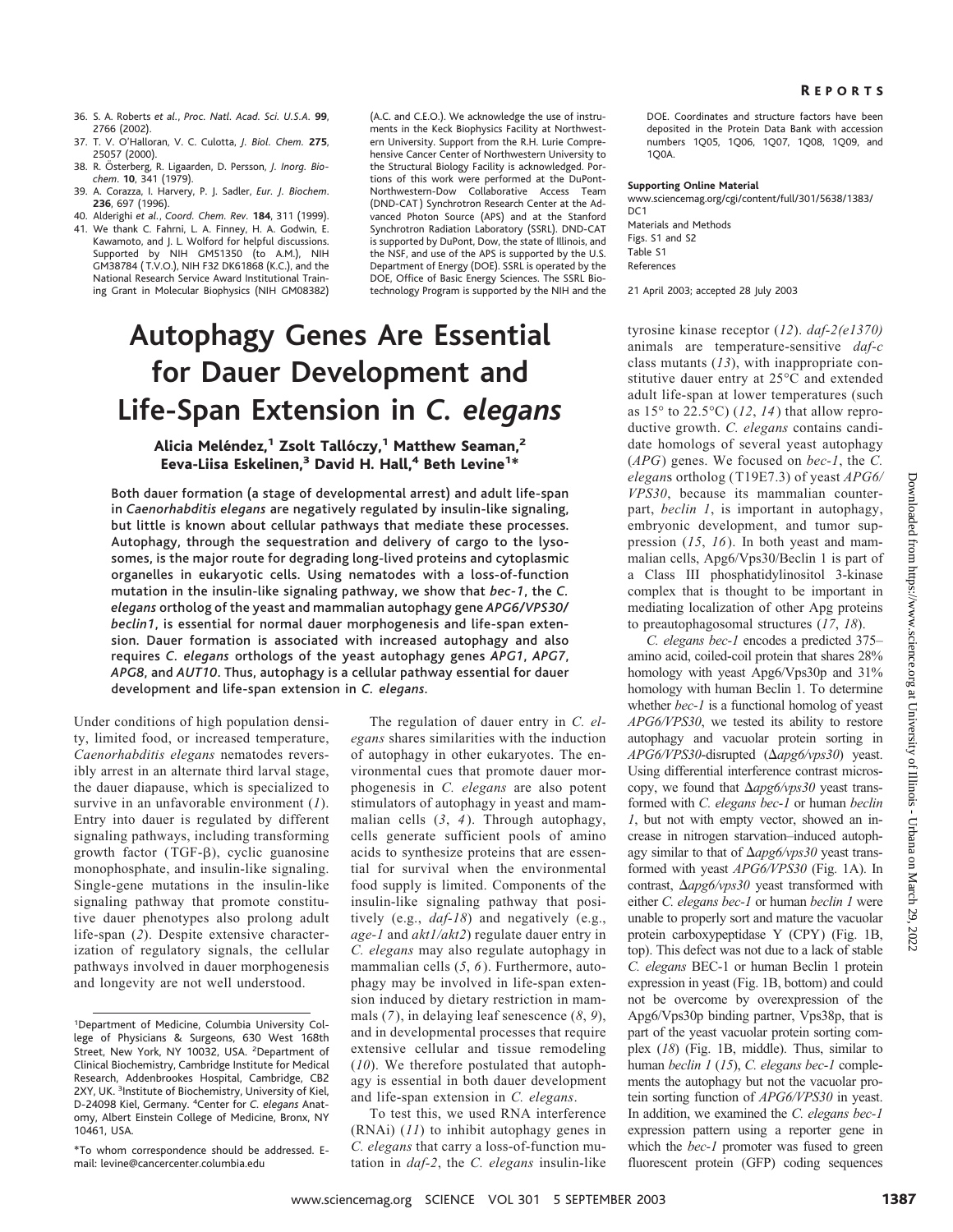### R EPORTS

(*19*). We found that the *bec-1* promoter is transcriptionally active in several different tissues (including the pharynx, intestine, hypodermis, nervous system, and reproductive organs) that undergo morphologic changes during dauer formation (*1*) (fig. S1).

To investigate the effects of inhibiting *bec-1* expression on the constitutive dauer phenotype of *daf-2(e1370)* mutants at 25°C, we used *bec-1* RNAi treatment that decreased *bec-1* mRNA levels but did not interfere with wild-type *C. elegans* development (*19*) (Fig. 2A). At 25°C, both untreated *daf-2(e1370)* (Fig, 2A) and GFP RNAi control–treated *daf-2(e1370)* formed normal dauers. These normal dauers are characterized by hyperpigmented granules in the intestine; radial constriction and elongation of the body and pharynx; the

**Fig. 1.** *C. elegans bec-1* complements the autophagy but not the vacuolar protein sorting function of yeast *APG6/ VPS30*. (**A**) Quantitation of autophagy in nitrogen-starved wild-type (wt) yeast and in -*apg6/vps30* yeast transformed with empty vector or with plasmids that encode either yeast Apg6/Vps30p,



presence of a lateral, ridged, cuticular thread known as the dauer alae; increased fat storage as detected by Sudan black staining (Fig. 2B); resistance to sodium dodecyl sulfate (SDS) treatment; long-term survival at 25°C; and the ability to resume reproductive

In contrast, at 25°C, the majority of *daf-2(e1370)*; *bec-1* (*RNAi*) animals formed abnormal dauers (Fig. 2A). Like the *daf-2(e1370)* dauers, these animals underwent a developmental arrest in the L3 gonadal stage and had some hyperpigmented granules in the intestine, some increased fat storage, and some radial constriction and elongation of the body and pharynx. However, the hyperpigmented granules were unevenly distributed and the magnitudes of fat storage, radial constriction, and elonga-

growth upon transfer to 15°C (*19*).

*C. elegans* (Ce) FLAG epitope–tagged BEC-1, or human FLAG epitope–tagged Beclin 1 (*19*). Results represent the mean  $(\pm$ SEM) percentage of cells with autophagic bodies within the vacuole for triplicate samples. Similar results were observed in three independent experiments. (**B**) Sortingof vacuolar protein CPY in (top)  $\Delta$ a*pg6/vps30* yeast or (middle)  $\Delta$ a*pg6/vps30* yeast with *VPS38* overexpression, transformed with empty vector or with plasmids that encode either yeast Apg6/ Vps30p, *C. elegans* FLAG epitope–tagged BEC-1, or human FLAG epitope–tagged Beclin 1 (*19*). p2, precursor form; m, sorted mature form. Bottom: A Western blot (WB) analysis of yeast cell lysates with a polyclonal antibody to FLAG (*19*).

tion of the body and pharynx were less than that observed in untreated *daf-2(e1370)* animals (Fig. 2B). Furthermore, the *daf-2(e1370)*; *bec-1* (*RNAi*) animals failed to form dauer alae, were not resistant to SDS, died within a few days at 25°C, and usually did not resume reproductive growth on transfer to 15°C. These observations demonstrate that *bec-1* is not required for dauer initiation, but is required for normal dauer morphogenesis in *daf-2(e1370)* mutant animals (*20*). The death of these animals also suggests that autophagy genes may be critical for dauer survival, a finding that is consistent with the essential role of autophagy genes in survival during nutrient deprivation states in other eukaryotic organisms (*21*, *22*).

Next, we evaluated the effects of *bec-1* RNAi treatment on the life-span extension of *daf-2(e1370)* worms during reproductive growth at 15°C (Fig. 3). Consistent with previous studies (*12*, *14*), *daf-2(e1370)* animals had a significant life-span extension as compared to wild-type animals (median survival was 48 versus 28 days;  $P < 0.001$ , log-rank test). This life-span extension of *daf-2(e1370)* animals was reduced by *bec-1* RNAi treatment (median survival was 28 days;  $P < 0.001$ , log-rank test). Although *bec-1* RNAi had a slight inhibitory effect on the survival of wild-type animals (24 days for *bec-1* RNAi-treated animals versus 28 days for untreated animals), the effect of *bec-1* RNAi on shortening survival of the *daf-2(e1370)* mutants was significantly greater than its effects on shortening survival of wild-type animals. [Cox proportional-model hazard ratios were 5.4 for *bec-1* RNAi-treated *daf-2(e1370)* animals and 1.7 for *bec-1* RNAi-treated wild-type



**Fig. 2.** *bec-1* RNAi blocks normal dauer formation of *daf-2(e1370)* mutants. (**A**) Developmental stages of untreated and *bec-1* RNAitreated wild-type N2 and *daf-2(e1370)* animals grown at 25°C. Abnl, abnormal. (**B**) Representative Nomarski photomicrographs of the normal dauer phenotype of untreated *daf-2(e1370)* animals and the abnormal dauer phenotype of *daf-2(e1370*); *bec-1 (RNAi)* animals grown at 25°C. The left column shows control, wild-type, nondauer, L3 larvae grown at 25°C. Top center insert: A dauer lateral alae. Middle row: The pharynx. Bottom row: Animals stained with Sudan black.

 $\Omega$ 10 20

Percent of animals

Percent of animals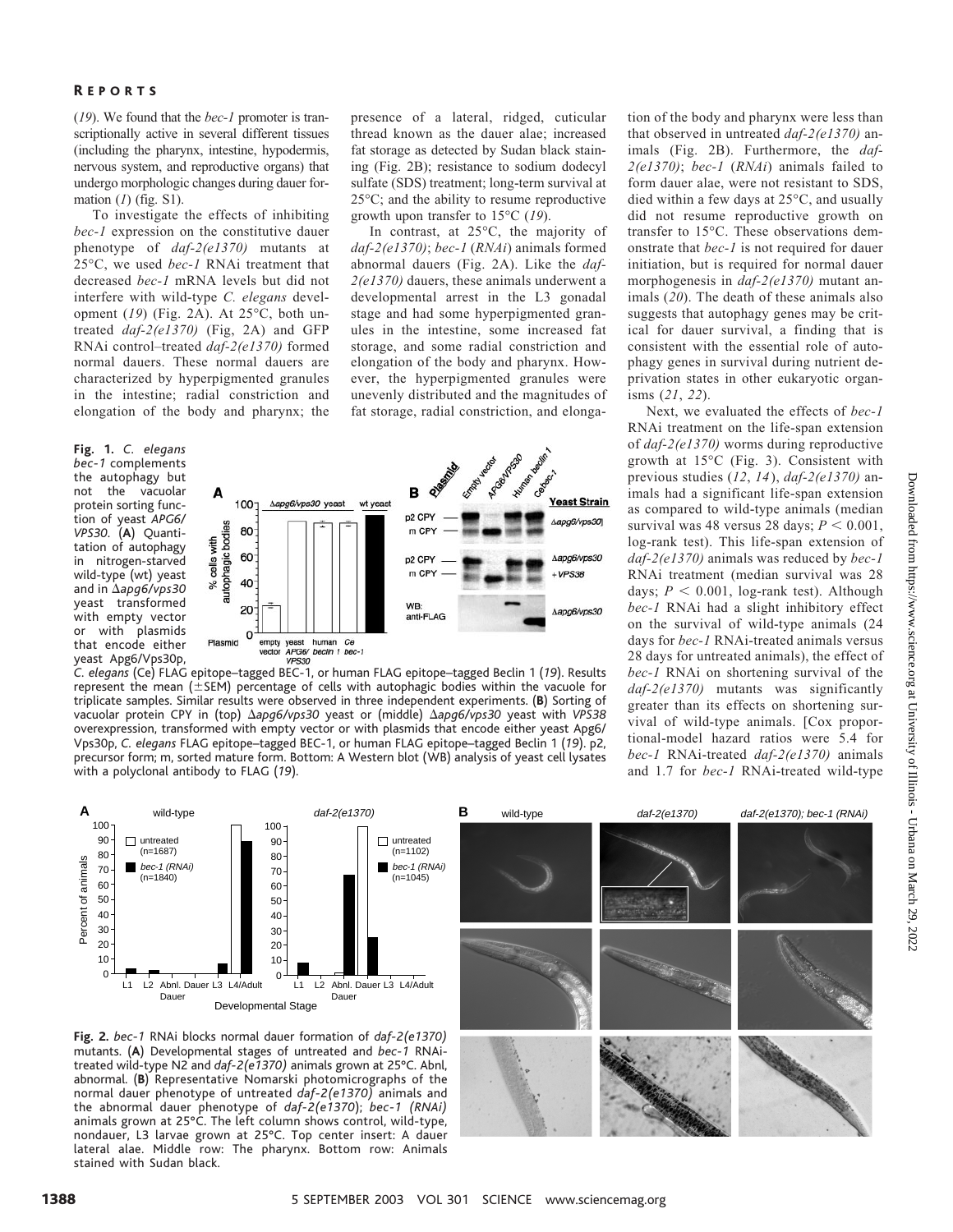animals;  $P \leq 0.001$ ]. These data indicate that *bec-1* is essential for the adult life-span extension of *daf-2(e1370)* nematodes.



**Fig. 3.** *bec-1* is required for life-span extension in *daf-2(e1370)* mutants. A Kaplan-Meier survival curve shows the life-span of adult offspring of wild-type N2 (blue) and mutant *daf-2(e1370)* (red) untreated (solid line) or *bec-1* RNAi-injected (dotted line) worms maintained at 15 $\degree$ C ( $n = 81$  to 273 animals per experimental group) (*19*).

The requirement for *bec-1* in *daf-2(e1370)* dauer formation and life-span extension suggested that autophagy may be involved in these phenotypes. To visualize autophagy in intact nematodes, we generated transgenic wild-type N2 and *daf-2(e1370)* animals that expressed a GFP-tagged version of the *C. elegans* gene product LGG-1 (*19*), which is an ortholog of yeast Apg8/Aut7p and mammalian MAP-LC3. During autophagy, Apg8/Aut7p and MAP-LC3 localize to preautophagosomal and autophagosomal membranes (*23–25*), and their punctate staining pattern (versus a diffuse pattern in the absence of autophagy) provides a useful marker of autophagy (*25–27*). Wildtype N2 and *daf-2(e1370)* animals carrying an extrachromosomal array that expressed GFP::LGG-1 had diffuse cytoplasmic GFP expression in multiple tissues in different stages of development, including the nervous system, pharynx, intestine, hypodermis, somatic gonad, and vulva (*28*). The tissue distribution of GFP::LGG-1 expression was similar to that observed for GFP regulated by the endogenous *bec-1* promoter.

### **REPORTS**

During dauer formation, we observed a marked change in the subcellular localization pattern of GFP::LGG-1 in hypodermal seam cells, a cell type known to be important for certain dauer-associated morphological changes, including the formation of the dauer alae and the radial constriction of the body (*29–31*) (Fig. 4A). Therefore, to quantitate differences in autophagic activity, we counted the number of GFP-positive punctate areas per hypodermal seam cell in N2 and *daf-2(e1370)* L3 larvae grown at 15°C (during reproductive growth) and at 25°C [during dauer diapause for *daf-2(e1370)* but not N2 animals] (Fig. 4B). In N2 animals, similar numbers of GFPpositive punctate areas were observed during growth at 15°C and at 25°C. In contrast, there was a marked increase in the number of seam cell, GFP-positive, punctate areas in *daf-2(e1370)* animals during dauer formation at 25°C as compared to during reproductive growth at 15 $\degree$ C (*P* < 0.001, *t* test). This increase demonstrates that dauer morphogenesis is associated with autoph-



 $d$ af-2(e1370) animals grown at 15°C and 25°C (mean  $+$  SEM for at least 50 seam cells from 10 different animals). (**C** to **I**) Representative electron micrographs of lateral hypodermal seam cells in a wild-type N2 control animal in (C) the L2 larval stage and (D) the L3 larval stage; a *daf-2(e1370)* animal grown for (E) 1 day at 25°C and  $[(F)$  to  $(H)]$  2 days at 25°C; and (I) a *daf-2(e1370); bec-1 (RNAi)* animal grown for 2 days at 25°C. In (F),

arrowheads denote representative vacuolar structures in the late stages of the autophagolysosomal pathway; the white arrowhead denotes structure that is shown at higher magnification in (H); the arrow denotes the dauer cuticle. (G) A representative early autophagosome and (H) a multilamellar body/autolysosome are shown in a seam cell of a *daf-2(e1370)* dauer animal. Scale bars, 1  $\mu$ M [(C) to (F) and (I)]; 0.1  $\mu$ M [(G) and (H)].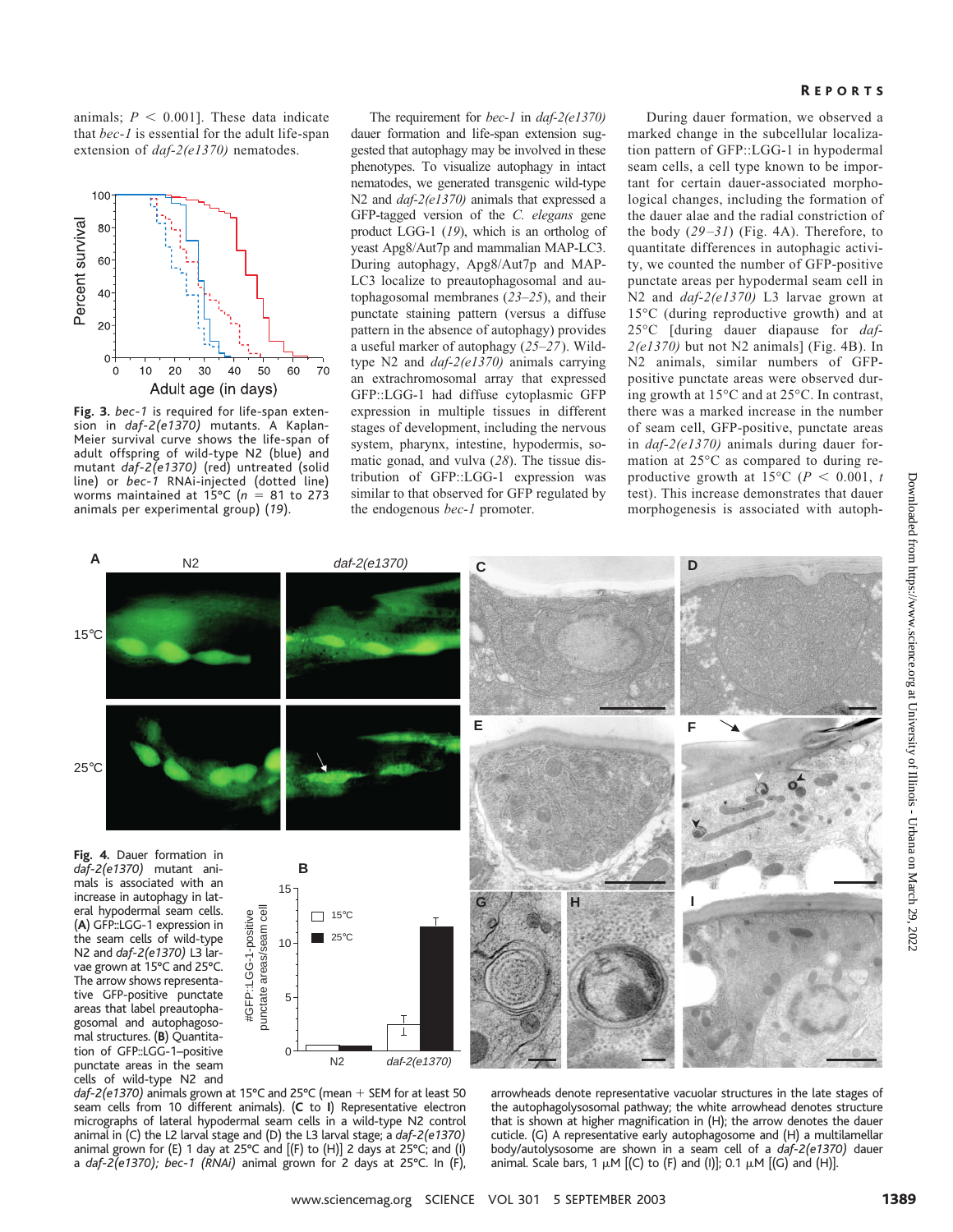## **REPORTS**



**Fig. 5.** The effect of *apg* and *vps* gene inactivation on dauer formation and autophagy in *daf-2(e1370)* mutant animals at 25°C. (**A**) The percentage of abnormal dauers observed with different *C. elegans* gene inactivations. Black bars correspond to gene inactivations that  $resulted$  in  $\geq$ 20% abnormal dauers, and white bars correspond to gene inactivations that resulted in 20% abnormal dauers

(*n* 296 to 1840 animals per experimental group). Asterisks denote that undiluted RNAi is lethal in the N2 background and that data are shown for a 1:1 dilution of RNAi that is not lethal in the N2 background [see (*19*)]. (**B**) Representative photomicrographs of GFP::LGG-1 stainingin seam cells from *daf-2(e1370)* animals treated with RNAi as indicated.

agy induction in hypodermal seam cells. In addition, *daf-2(e1370)* mutant animals grown at 15°C had significantly more seam cell GFP-positive punctate areas than wildtype N2 animals grown at  $15^{\circ}$ C ( $P < 0.001$ , *t* test). This latter observation demonstrates that the wild-type *daf-2* gene product also functions to suppress autophagy during reproductive growth and that the insulin-like signaling pathway negatively regulates autophagy in *C. elegans*.

We performed electron microscopy to further study the process of seam cell autophagy during dauer development (Fig. 4, C to I). In wild-type L2 and L3 animals, we observed rare early autophagosomes, but no evidence of later structures in the autophagy pathway (Fig. 4, C and D). In *daf-2(e1370)* "pre-dauer" animals grown at 25°C for 1 day, we saw an increase in the number of multivesicular bodies (a structure of endosomal origin), but very few autophagosomes or autolysosomes (Fig. 4E). In contrast, the seam cells from *daf-2(e1370)* animals that entered dauer diapause after 2 days of growth at 25°C displayed marked ultrastructural differences (Fig. 4F) from those in the pre-dauer *daf-2(e1370)* or wild-type L2 or L3 animals. Although some early autophagosomes were detected (Fig. 4G), the most notable finding was the accumulation of vacuolar structures that appear similar to those described in the late stages of autophagy in mammalian cells (Fig. 4, F and H). Furthermore, seam cells from the *daf-2(e1370); bec-1 (RNAi)* abnormal dauer animals completely lacked any early or late autophagic structures (Fig. 4I). Together with the immunofluorescent studies of GFP::LGG-1 localization in *daf-2(e1370)* animals, these data indicate that there is active autophagy in hypodermal seam cells during dauer development that is blocked by inactivation of the *bec-1* autophagy gene.

To further evaluate whether autophagy is required for *daf-2(e1370)* dauer formation, we tested the effects of RNAi of other *C. elegans* orthologs of yeast autophagy genes on *daf-2(e1370)* dauer formation (Fig. 5). In addition, because the yeast ortholog, *APG6/VPS30*, of *bec-1* is involved in both vacuolar protein sorting and autophagy, we examined the RNAi phenotypes of two VPS genes, *VPS5* and *VPS35*, that have no documented role in autophagy. RNAi-mediated interference of the *C. elegans* orthologs of yeast *APG4*, *APG17*, and the *C. elegans lgg-2* ortholog of yeast *APG8*, as well as of the *C. elegans* orthologs of yeast *VPS5* and *VPS35*, had minimal effects on dauer morphogenesis in *daf-2(e1370)* mutant animals (Fig. 5A) and did not alter the autophagosomal punctate staining pattern in the seam cells of GFP::LGG-1 dauer animals (Fig. 5B). In contrast, RNAi inactivation of the *C. elegans* orthologs of yeast *APG1* (*unc-51*), yeast *APG7*, yeast *AUT10*, and the *C. elegans lgg-1* ortholog of yeast *APG8/AUT7*, as well as a loss-of-function mutation in *unc-51* [*unc-51(e369)*] (*32*), resulted in the formation of abnormal *daf-2(e1370)* dauers (Fig. 5A). These abnormal dauers displayed characteristics similar to those described for *daf-2(e1370); bec-1 (RNAi)* animals and also had aberrant localization of GFP::LGG-1 (Fig. 5B) (*33*). Thus, several *C. elegans* orthologs of yeast and mammalian *APG* genes, including *APG1*, *APG6/VPS30/beclin1*, *APG7*, *APG8*, and *AUT10*, are required for normal dauer morphogenesis in *C. elegans*.

Our findings demonstrate that autophagy genes are required for normal dauer morphogenesis and life-span extension in *C. elegans*. In the unicellular organism *Saccharomyces cerevisiae*, autophagy is essential for survival during starvation and for sporulation and differentiation (*21*). We propose that autophagy is also essential for the cellular and tissue remodeling that permits multicellular organisms to successfully adapt to environmental stress. Furthermore, our results suggest that autophagy functions in multicellular organisms not only in development and in stress responses but also in cellular processes that regulate life-span during nonstressed conditions. Thus, the degradation of cellular contents by autophagy may underlie, in part, the diverse metabolic, developmental, and lifespan processes controlled by the insulinlike signaling pathway in nematodes and, possibly, in higher eukaryotic organisms.

#### **References and Notes**

- 1. D. L. Riddle, in *C. elegans II*, D. L. Riddle, T. Blumenthal, B. J. Meyer, J. R. Priess, Eds. (Cold Spring Harbor Laboratory, Cold Spring Harbor, NY, 1997), pp. 739-768.
- 2. C. Kenyon, in *C. elegans II*, D. L. Riddle, T. Blumenthal, B. J. Meyer, J. R. Priess, Eds. (Cold Spring Harbor Laboratory, Cold Spring Harbor, NY, 1997), pp. 791-813.
- 3. W. A. J. Dunn, *Trends Cell Biol.* **4**, 139 (1994).
- 4. P. B. Gordon, A. L. Kovacs, P. O. Seglen, *Biochim. Biophys. Acta* **929**, 128 (1987).
- 5. S. Arico *et al.*, *J. Biol. Chem.* **276**, 35243 (2001).
- 6. A. Petiot, E. Ogier-Denis, E. F. C. Blommaart, A. J. Meijer, P. Codogno, *J. Biol. Chem.* **275**, 992 (2000).
- 7. E. Bergamini, Z. Gori, *Aging Clin. Exp. Res.* **7**, 473 (1995).
- 8. H. Hanaoka *et al.*, *Plant Physiol.* **129**, 1181 (2002).
- 9. J. H. Doelling, J. M. Walker, E. M. Friedman, A. R. Thompson,
- R. D. Vierstra, *J. Biol. Chem.* **277**, 33105 (2002).
- 10. D. Klionsky, S. D. Emr, *Science* **290**, 1717 (2000).
- 11. A. Fire *et al.*, *Nature* **391**, 744 (1998).
- 12. K. D. Kimura, H. A. Tissenbaum, Y. Liu, G. Ruvkin, *Science* **277**, 942 (1997).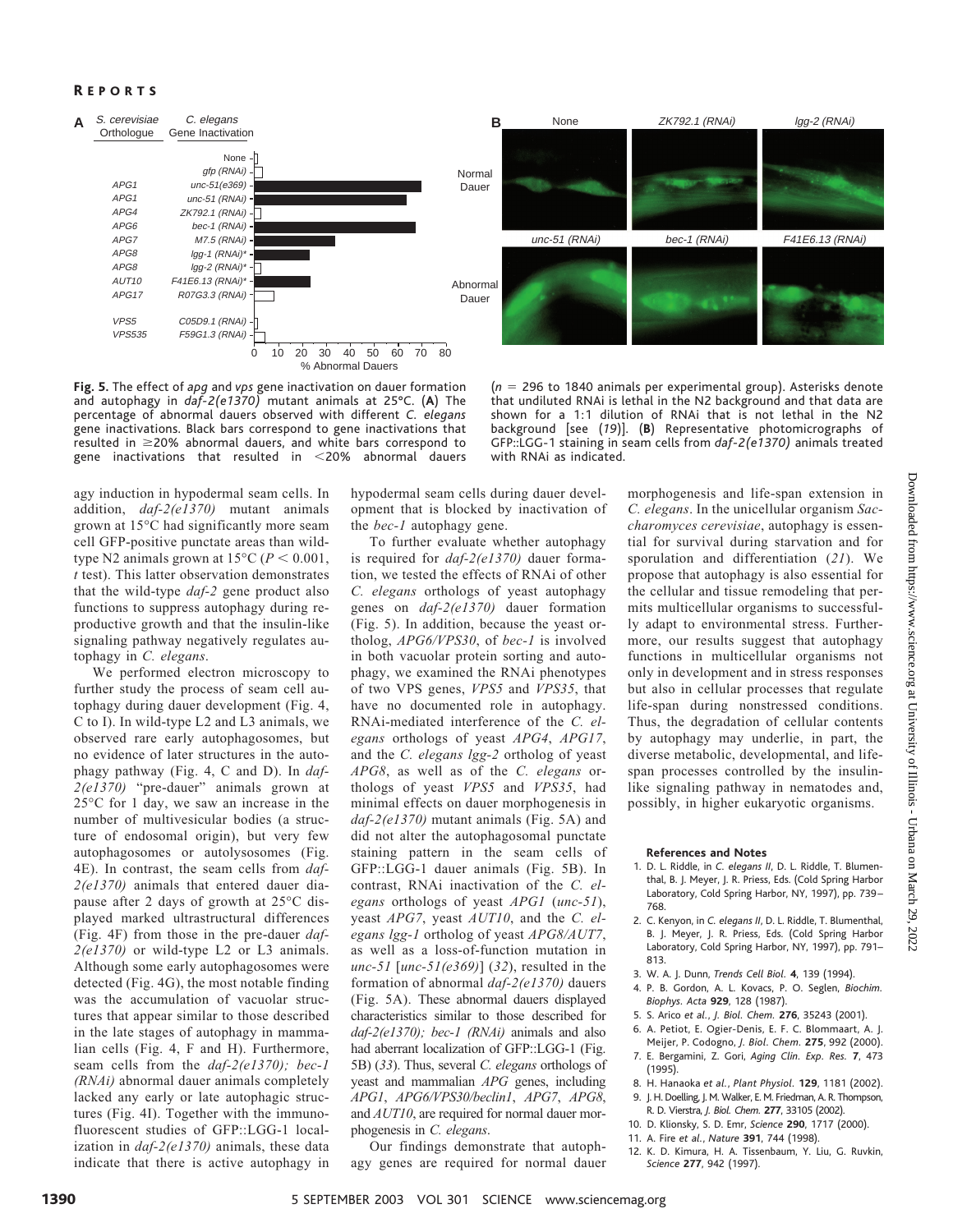- 13. D. L. Riddle, M. M. Swanson, P. S. Albert, *Nature* **290**, 668 (1981).
- 14. D. Gems *et al.*, *Genetics* **150**, 129 (1998).
- 15. X. H. Liang *et al.*, *Nature* **402**, 672 (1999).
- 16. X. Qu, B. Levine, unpublished data.
- 17. A. Kihara, Y. Kabeya, Y. Ohsumi, T. Yoshimori, *EMBO Rep.* **2**, 330 (2001).
- 18. A. Kihara, T. Noda, N. Ishihara, Y. Ohsumi, *J. Cell Biol.* **152**, 519 (2001).
- 19. Materials and methods are available as supporting material on *Science* Online.
- 20. The requirement for *bec-1* in normal dauer morphogenesis is not limited to *daf-2(e1370)* mutant animals. *bec-1* RNAi partially inhibited normal dauer morphogenesis in *C. elegans* animals that carry a loss-of-function mutation in the TGF-ß gene, daf-*7(m62)* (*34*) (table S1).
- 21. M. Tsukada, Y. Ohsumi, *FEBS Lett.* **333**, 169 (1993).
- 22. G. P. Otto, M. Y. Wu, N. Kazgan, O. R. Anderson, R. H. Kessin, *J. Biol. Chem.* **278**, 17636 (2003).
- 23. T. Kirisako *et al.*, *J. Cell Biol.* **147**, 435 (1999).
- 24. W.-P. Huang, S. V. Scott, J. Kim, D. J. Klionsky, *J. Biol. Chem.* **275**, 5845 (2000).
- 25. Y. Kabeya *et al.*, *EMBO J.* **19**, 5720 (2000).
- 26. K. Suzuki *et al.*, *EMBO J.* **20**, 5971 (2001).
- 27. J. Kim, W. P. Huang, P. E. Stromhaug, D. J. Klionsky, *J. Biol. Chem.* **277**, 763 (2002).
- 28. A. Melendez, B. Levine, unpublished data.
- 29. J. E. Sulston, H. R. Horvitz, *Dev. Biol.* **56**, 110 (1977).
- 30. P. S. Albert, D. L. Riddle, *Dev. Biol.* **126**, 270 (1988). 31. Z. C. Liu, V. Ambros, *Genes Dev.* **3**, 2039 (1989).
- 32. K. Ogura *et al.*, *Genes Dev.* **8**, 2389 (1994).
- 33. GFP::LGG-1 localization was not assessed in animals
- treated with *lgg-1* RNAi. 34. J. W. Golden, D. L. Riddle, *Mol. Gen. Genet.* **198**, 534
	- (1985).

# **Dishevelled 2 Recruits ß-Arrestin 2 to Mediate Wnt5A-Stimulated Endocytosis of Frizzled 4**

## Wei Chen,<sup>1</sup> Derk ten Berge,<sup>2</sup> Jeff Brown,<sup>2</sup> Seungkirl Ahn,<sup>1</sup> Liaoyuan A. Hu,<sup>1</sup> William E. Miller,<sup>1</sup> \* Marc G. Caron,<sup>3</sup> Larry S. Barak,<sup>4</sup> Roel Nusse,<sup>2</sup>† Robert J. Lefkowitz<sup>1</sup>†

Wnt proteins, regulators of development in many organisms, bind to seven transmembrane–spanning (7TMS) receptors called frizzleds, thereby recruiting the cytoplasmic molecule dishevelled (Dvl) to the plasma membrane. Frizzledmediated endocytosis of Wg (a *Drosophila* Wnt protein) and lysosomal degradation may regulate the formation of morphogen gradients. Endocytosis of Frizzled 4 (Fz4) in human embryonic kidney 293 cells was dependent on added Wnt5A protein and was accomplished by the multifunctional adaptor protein  $\beta$ -arrestin 2 ( $\beta$ arr2), which was recruited to Fz4 by binding to phosphorylated Dvl2. These findings provide a previously unrecognized mechanism for receptor recruitment of  $\beta$ -arrestin and demonstrate that Dvl plays an important role in the endocytosis of frizzled, as well as in promoting signaling.

The secreted glycoprotein signaling molecules of the Wnt family (Wingless or Wg in *Drosophila*) are conserved in evolution and play important developmental roles (*1*). Wnt activity is mediated by interaction with the frizzled 7TMS receptors, which signal by stabilizing  $\beta$ -catenin, thereby enhancing the activity of LEF/Tcf transcription factors. The most proximal signaling intermediate in this pathway is a cytoplasmic molecule, Dvl, which is recruited to the plasma membrane by Fz (*2*, *3*). In *Drosophila*, Wg is endocytosed in a frizzled-dependent manner, and spatially restricted differences in the rates of Wg endocytosis and lysosomal degradation correlate with the formation of Wg morphogen gradients (*4*).

-arrestins are ubiquitous multifunctional adaptor proteins that universally regulate numerous aspects of 7TMS receptor function (*5*). When receptors are activated, they are rapidly phosphorylated by G protein– coupled receptor kinases (GRKs) (*6*), and then bind  $\beta$ -arrestin 1 or 2.  $\beta$ -arrestins desensitize second-messenger generation by sterically blocking receptor–G protein interaction (*5*); mediate endocytosis of the receptors in clathrin-coated pits by binding clathrin, AP-2, and other elements of the endocytic machinery (*7*, *8*); and serve as scaffolds that link the receptors to other signaling pathways (*9*–*11*). Here we have investigated the mechanisms responsible for Fz internalization and the possible involvement of  $\beta$ -arrestins in this process.

To visualize Fz4 receptors in live cells, we constructed a Fz4–green fluorescent protein 35. We thank J. Yu, W. Jiang, F. Macaluso, and G. Stephney for excellent technical assistance; R. Chamberlain for secretarial assistance; A. Fire, Y. Kohara, and T. Stiernagle for providing reagents; and H. Bülow for helpful discussions. We are particularly grateful to I. Greenwald for generous support. Supported by NIH grant nos. RO1 CA84254 (B.L. and A.M.) and RR 12596 (D.H.H.), American Cancer Society grant no. RSG-339 (B.L), and the Medical Research Council of the UK (M.S.).

#### **Supporting Online Material**

www.sciencemag.org/cgi/content/full/301/5638/1387/

DC<sub>1</sub> Materials and Methods

- Fig. S1
- Table S1

References and Notes

9 June 2003; accepted 28 July 2003

(GFP) molecule and expressed it in human embryonic kidney 293 (HEK293) cells (*12*). It was present predominantly at the cell surface (Fig. 1A) with a few green puncta also observed in the cytosol, possibly due to the presence of partially processed Fz4-GFP. When cells were stimulated for 30 min with Wnt5A conditioned medium (Wnt5A), which activates signaling through Fz4 (*13*), no internalization of Fz4-GFP was observed (Fig. 1B). Similarly, activation of protein kinase C (PKC) with  $1 \mu M$  phorbol myristoyl acetate (PMA) for 30 min resulted in no apparent receptor internalization (Fig. 1C). However, when cells were stimulated concurrently with both Wnt5A and an activator of PKC such as PMA (Fig. 1D) or substance P, which activates receptors coupled to the G protein  $G<sub>a</sub>$ (Fig. 1E), Fz4-GFP was internalized and the receptor was present in intracellular vesicles.

The prototypic 7TMS receptor, the  $\beta_{2}$ adrenergic receptor  $(\beta_{2}-AR)$ , is internalized by a classic clathrin-coated pit mechanism that uses  $\beta$ -arrestin as an adaptor to link to various elements of the endocytic machinery (*14*). To compare the mechanisms of Fz4 and  $\beta_{2}$ -AR internalization, we expressed Fz4-GFP and  $\beta_2$ -AR–red fluorescent protein (15) in the same HEK293 cells and stimulated them for 30 min with, simultaneously, Wnt5A (in the presence of PMA) and isoproterenol. Both receptors were internalized and appeared in the same population of intracellular vesicles (fig. S1). Moreover, treatment of Fz4-GFP–expressing cells with the clathrin inhibitors sucrose (0.45 M) or monodansylcadaverine  $(200 \mu M)$  inhibited Wnt5Aand PMA-induced internalization of Fz4 (*16*). Taken together, these data suggest that Fz4 internalization is mediated by a clathrinmediated process similar to that used for internalization of the  $\beta_2$ -AR. **Berge,<sup>2</sup> left Brown,<sup>2</sup> Seungkirt Ahn,<sup>3</sup> Want cells were standard continued into the March 1<sup>6</sup> <b>Forecasts** (and the **Example Science (and the Caroline on the many organism, bind to seven the many organism, bind to sev** 

Because the  $\beta_2$ -AR and numerous other  $7TMS$  receptors use  $\beta$ -arrrestins as essential adaptors in clathrin-mediated endocytosis  $(14)$ , we tested whether  $\beta$ -arrestins were involved in Fz4 internalization. We used small interfering RNA (siRNA) to reduce the expression of  $\beta$ arr2 in HEK293

<sup>&</sup>lt;sup>1</sup>Howard Hughes Medical Institute, Departments of Medicine and Biochemistry, Duke University Medical Center, Durham, NC 27710, USA. <sup>2</sup>Howard Hughes Medical Institute, Department of Developmental Biology, Beckman Center, Stanford University Medical School, Stanford, CA 94305, USA. <sup>3</sup>Howard Hughes Medical Institute, Departments of Cell Biology and Medicine, Duke University Medical Center, Durham, NC 27710, USA. <sup>4</sup>Department of Cell Biology, Duke University Medical Center, Durham, NC 27710, USA.

<sup>\*</sup>Present address: Department of Molecular Genetics, University of Cincinnati Medical Center, Cincinnati, OH 45267, USA.

<sup>†</sup> To whom correspondence should be addressed. Email: lefko001@receptor-biol.duke.edu(R.J.L.); rnusse@ cmgm.stanford.edu (R.N.)